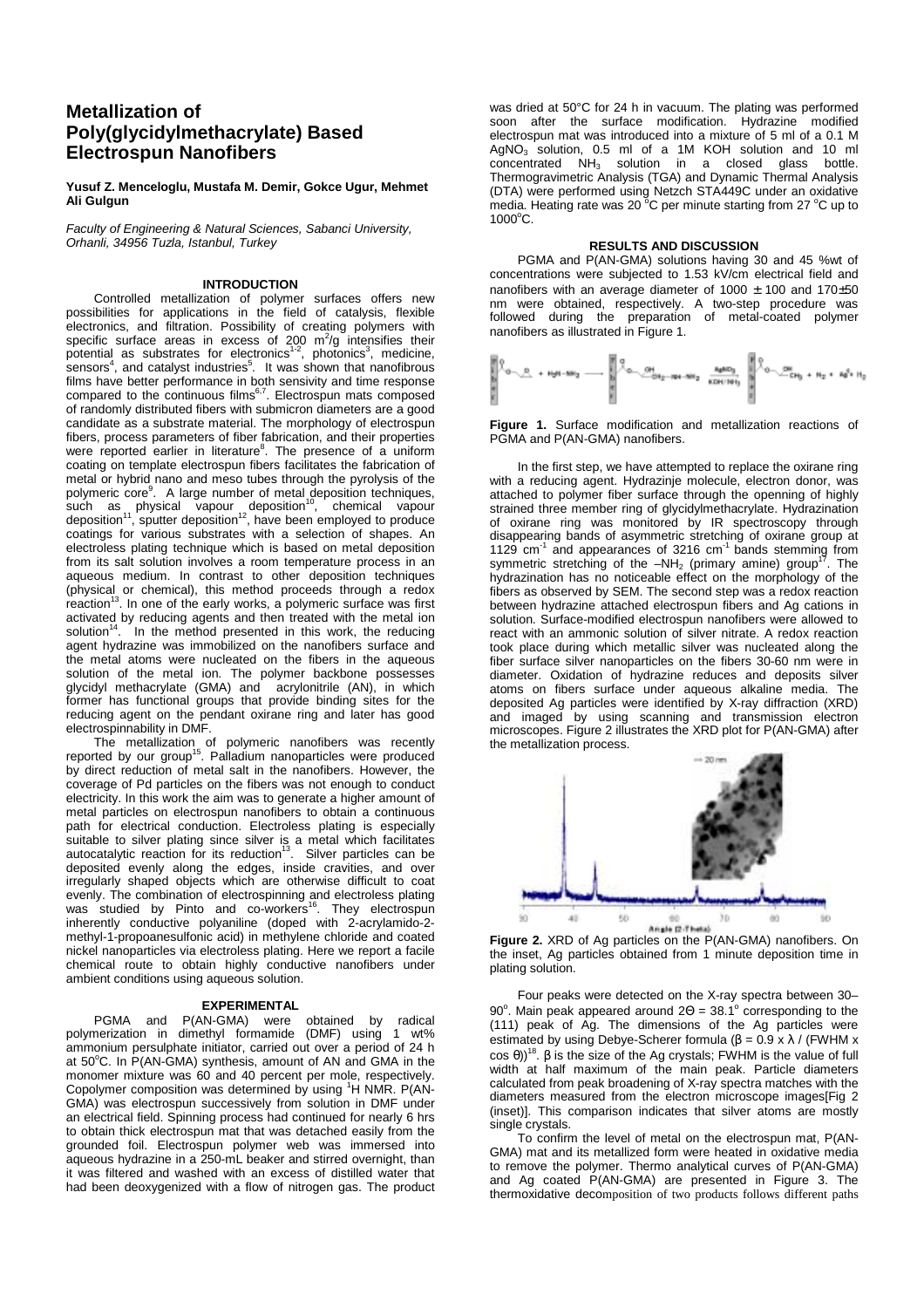from room temperature to  $1000^{\circ}$ C. Degradation occurs and mass decreases as the temperature increases. While only 2% of polymer moiety remains beyond 770°C under the thermoxidative environment for electrospun mat of P(AN-GMA), 35% of the total mass was measured at the end of the thermal analysis for a metal deposited sample. The difference in the remnant mass of the samples before and after the metallization procedure was attributed to the amount of Ag deposited on the electrospun mat. The melting point of Ag, which was 961°C, is observed as an endothermic peak. The mass percentage of the metallized electrospun mat consists of both the metal particles produced on the nanofibers and the particles formed between the nanofibers. These particles agglomerate between fibers were unintentional and are to be minimized. Ultrasonication of the mat in aqueous media removed such agglomerates between nanofibers.



**Figure 3.** Thermo analytical curves of **A-** P(AN-GMA) electrospun mats, **B-** 10 minute Ag coated PAN mats, and **C-** 10 minute Ag coated P(AN-GMA) mats.

The electron microscope images of the samples before and after the sonication show that the particles remain on the nanofibers surface even after a 5 min sonication process. The TGA analysis of the sonicated sample gave the correct weight percentage of silver particles loaded onto the electrospun mat. The durability of the particles was also tested by keeping the metallized nanofibers in DMF, which is the solvent of the polymer. The mat does not dissolve, swells in DMF indicating a possible crosslinked structure.

The particle size was investigated as a function of deposition time, the time duration for the electrospun mat in the metal ion solution. Figure 4 (inset) illustrates the cumulative frequency distributions of the particle diameters obtained from five different deposition times. The size of silver particles is in range of 35-55 nm. Increasing coating time broadens the size distributions. Particle size increases with increasing coating time. The particles were limited to grow to maximum 60 nm. The controlling mechanism of silver particles size on nanofibers is unclear. Two substrates having different chemistry, PGMA and P(AN-GMA), were used to investigate Ag particles diameter. No striking difference was observed between the size of silver particles obtained on PGMA and P(AN-GMA) mats. Figure 4 illustrates the average size of the particles reduced during five different deposition times In homopolymer, the density of active site (oxirane group) for hydrazination is two times higher than the copolymer.

The centre of crystal nucleation is the hydrazinated oxirane molecules on the fibers surface. The density of particle attachment is controlled by the formation of reactive sites on surface. Successful hydrazination reaction may increase nucleation centres and therefore the particle distance become shorter. The nanoparticles appeared on the nanofibers within few seconds after the electrospun mat was immersed into the deposition solution. Silver atoms nucleate not only on fiber surface but also on space between nanofibers, as presented on Figure 5.

The uncontrollable crystal growth raises the particle agglomerations that link fibers to make nanobundles as can be seen in Figure 5. As a result of fiber bundling the pores between electrospun fibers became larger, the surface area to volume ratio of both electrospun fibers and metal nanoparticles shrunk. At this stage it is speculated that the nucleation centres of the two neighbouring fibers which are close each other adhere and crystal growth bridges the two fibers.

In summary, a new approach to synthesize large surface area polymer-metal nanocomposite is presented. It is a simple, inexpensive way to generate metal-coated electronic fibers at ambient conditions by employing solution processing techniques. The fibers and the particles have nearly uniform diameters. The metallized nanofibers can be perhaps used as the precursor of silver nanotube.



**Figure 4.** The particle sizes as a function of logarithm of deposition time in seconds P(AN-GMA). Cumulative distributions of particles are given as the inset.



**Figure 5. A-** The electron microscope image of PGMA nanofibers obtained from 30 wt% solution in DMF at 1.53 kV/cm. **B-** Electron microscope images of Ag coated P(AN-GMA) nanofibers. Coating time is 2 minutes.

### **REFERENCES**

- (1) Tumala, R. R.; Pamaszewski P. J.; *Microelectronics Packaging Handbook*. Van Nostrand Reinhold, New York **1989**
- (2) Grebel, H.; Iskandar, B.; Pien, P.; Sheppard, K. *Appl. Phys. Lett.* **1990**, 57, 2959.
- (3) Brown, D. M.; Engeler, W. E.; Garfinkel, M.; Heumann, F. K. *J. Electrochem. Soc.* **1967**, 114,730.
- (4) Lieberwirth, I. ; Katzenberg, F.; Petermann J. *Adv. Mater.* **1998**, *10*, 997.
- (5) Huang, m. H.; Mao, S.; Feick, H.; Yan, H.; Wu, Y.; Kind, H.; Weber, E.; Russo, R.; Yang, P. *Science* (Washington, D.C.) **2001**, 292, 1897.
- (6) Mizsei, J.; Harsanyi, J.; Sens. Actuators **1983**, 4, 397.
- (7) Comini, E.; Faglia, G.; Sberveglieri, G.; Pan, Z. W.; Wang, Z. L. *Appl. Phys. Lett.* **2002**, 81, 1869
- (8) Hayashi, H.; Nishi, H.; Watanabe, Y.; Okazaki, T. *J. Catal.* **1981**, 44, 69.
- (9) Huang, J.; Shabnam, V.; Bruce, H.V.; Richard B. K.; *JACS,* **2003,** 125, 314-315
- (10) Gibson, H.L.; Truong, Q.; Walker, J.E.; Owens, J.R; Wander, J.D.; Jones Jr, E.W.; *MRS Bulletin* **2003**, 28 (8), 574-578
- (11) Demir M.M.; Yilgor E.; Yilgor I.; Erman B.; *Polymer* **2002**, 42, 3303.
- (12) Bognitzki, M; Hou, H; Ishaque, M.; Frese, T.; Hellwig, M.; Schwarte, C.; Scharper, C.; Wendorff, J.H.; Greiner, A. *Adv. Mater.* **2000**, 12 (9), 637-640.